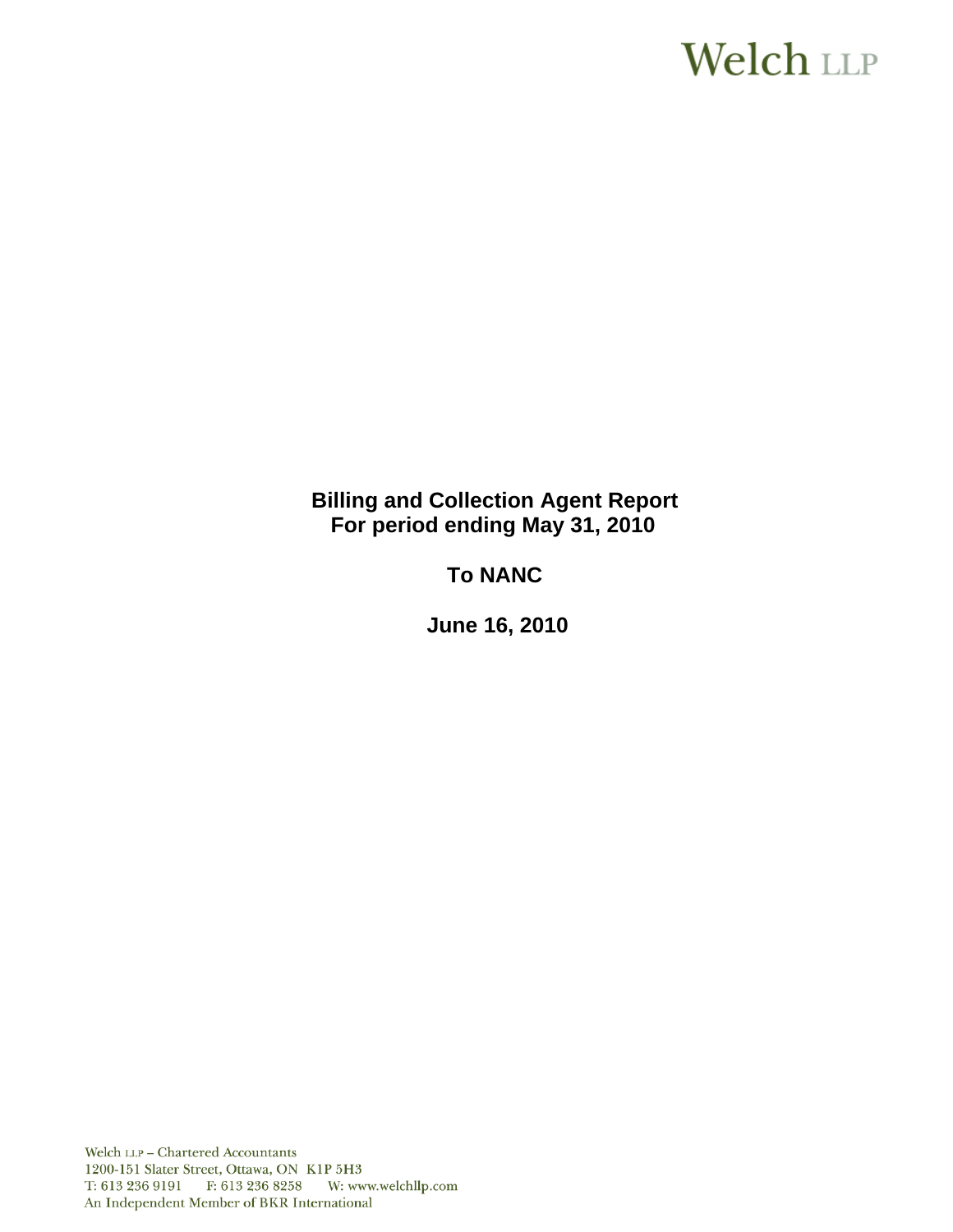### **NANPA FUND STATEMENT OF FINANCIAL POSITION MAY 31, 2010**

| <b>Assets</b>                                                             |               |                 |
|---------------------------------------------------------------------------|---------------|-----------------|
| Cash Balance in bank account                                              |               | \$<br>2,151,690 |
| Receivable from US Carriers                                               | 161,966       |                 |
| Receivable from Canada                                                    | 5,912         |                 |
| Receivable from Caribbean countries                                       | 2,020         |                 |
| Receivables forwarded to FCC for collection (Over 90 days)                | 290,636       |                 |
| Allowance for uncollectible accounts                                      | (342,000)     | 118,534         |
| Prepaid maintenance contract                                              |               | 4,800           |
| <b>Total assets</b>                                                       |               | 2,275,024       |
| Less: Accrued liabilities (see below for makeup)                          |               | (693, 073)      |
| <b>Fund balance</b>                                                       |               | \$<br>1,581,951 |
| Makeup of Accrued Liabilities (see following page for additional details) |               |                 |
| <b>Welch LLP</b>                                                          | 42,718        |                 |
| <b>NEUSTAR Pooling 1K Block Pooling Expenses</b>                          | 376,996       |                 |
| <b>NEUSTAR Admin Expenses</b>                                             | 259,174       |                 |
| Data Collection Agent - USAC                                              | 14,185        |                 |
|                                                                           | \$<br>693.073 |                 |

**\*\*\*\*\*\*\*\*\*\*\*\*\*\*\*\*\*\*\*\*\*\*\*\*\*\*\*\*\*\*\*\*\*\*\*\*\*\*\*\*\*\*\*\*\*\*\*\*\*\*\*\*\*\*\*\*\*\*\*\*\*\*\*\*\*\*\*\*\*\*\*\*\*\*\*\*\***

#### **Other items of note**

During May, the bank account earned an average rate of return of 0.359

Welch is negotiated an interim contract with the FCC for the period April 1, 2010 to July 31, 2010.

The annual billing for the 2010/2011 funding year was prepared and mailed out June 14, 2010.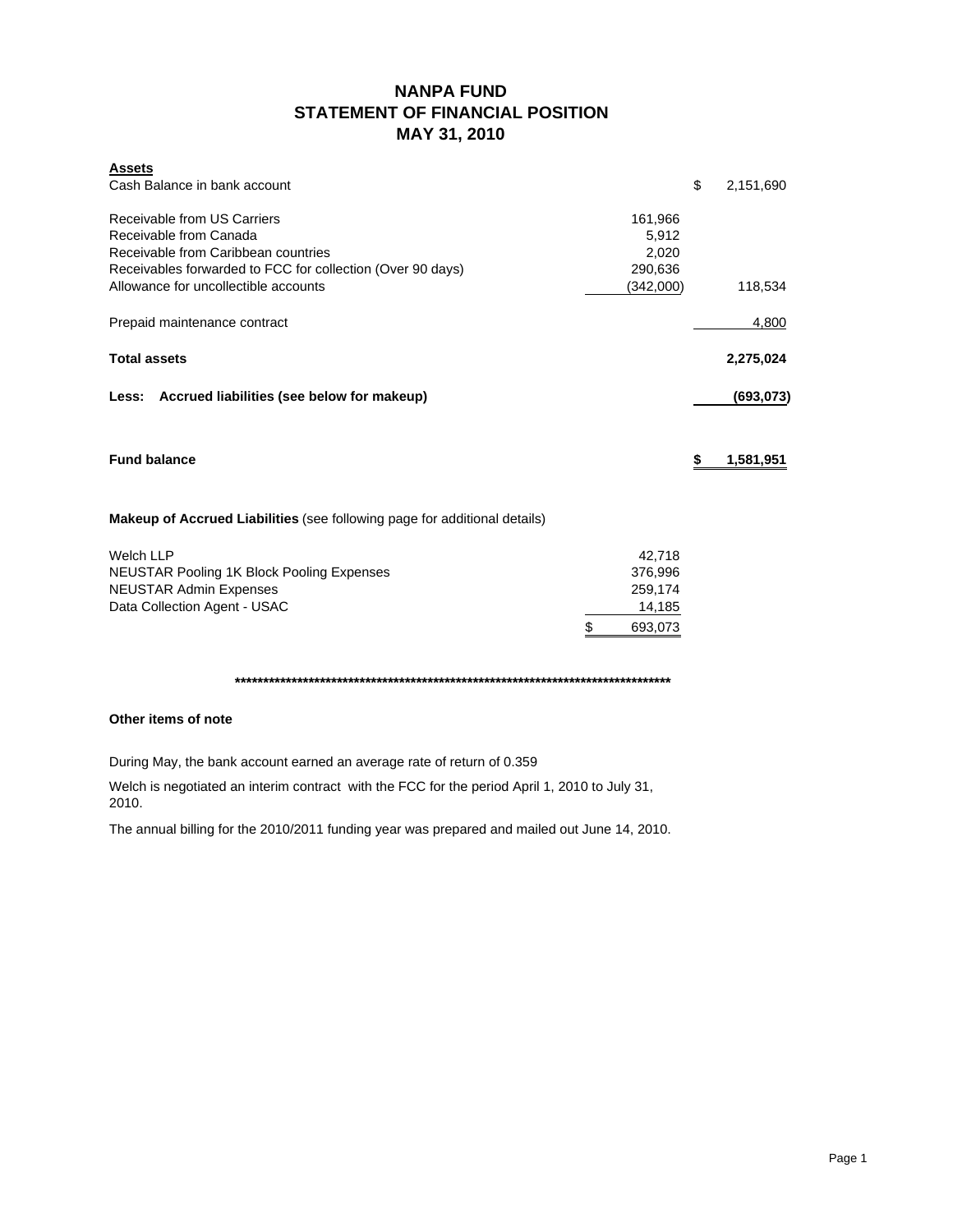#### **NANPA FUND FORECASTED STATEMENT OF CHANGES IN FUND BALANCEJULY 2009 TO JUNE 2010**

|                                                                     |            |                          |                        |                        |                          |                          | <b>Actual</b><br>Budgeted |                          |                        |                        |                        |                          |                      |                      |                      | Variance between                               |  |
|---------------------------------------------------------------------|------------|--------------------------|------------------------|------------------------|--------------------------|--------------------------|---------------------------|--------------------------|------------------------|------------------------|------------------------|--------------------------|----------------------|----------------------|----------------------|------------------------------------------------|--|
|                                                                     |            | Jul-09                   | Aug-09                 | Sep-09                 | Oct-09                   | Nov-09                   | Dec-09                    | $Jan-10$                 | Feb-10                 | Mar-10                 | Apr-10                 | $May-10$                 | <b>Jun-10</b>        | <b>Total</b>         | <b>Budget</b>        | forecasted balance at<br>June 30/10 and budget |  |
| <u>Revenue</u>                                                      |            |                          |                        |                        |                          |                          |                           |                          |                        |                        |                        |                          |                      |                      |                      |                                                |  |
| <b>International Contributions</b><br>Canada<br>Caribbean countries | (1)<br>(1) | 11,828<br>14.467         | 5,912                  | 5,912                  | 5,912                    | 5,912                    | 5,912                     | 5,912                    | 5,912                  | 5,912<br>$\sim$        | 5,912                  | 5,912                    |                      | 70,948<br>14,467     | 70,948<br>14,467     | $\sim$                                         |  |
| <b>Total International Contributions</b>                            |            | 26,295                   | 5,912                  | 5,912                  | 5,912                    | 5,912                    | 5,912                     | 5,912                    | 5,912                  | 5,912                  | 5,912                  | 5,912                    |                      | 85,415               | 85,415               |                                                |  |
| Domestic Contributions - US carriers                                | (1)        | 1,524,170                | 151,995                | 105,690                | 108,557                  | 104,682                  | 122,555                   | 105,392                  | 109,046                | 109,819                | 107,437                | 108,676                  |                      | 2,658,019            | 2,487,497            | 170,522                                        |  |
| Late filing fees for Form 499A                                      | (2)        | 4,550                    | $\sim$                 | 1,800                  | 1,700                    | 3,400                    | 4,100                     | 6,700                    | 200                    | 3,600)                 | 300)                   | 2,100                    | 115,000              | 102,750              | 115,000              | 12,250                                         |  |
| Interest income                                                     | (3)        | 163                      | 246                    | 1,161                  | 1,417                    | 1,410                    | 1,392                     | 993                      | 856                    | 961                    | 1,193                  | 666                      | 167                  | 10,625               | 2,000                | 8,625                                          |  |
| <b>Total revenue</b>                                                |            | 1,546,078                | 158,153                | 110,963                | 117,586                  | 108,604                  | 133,959                   | 105,597                  | 116,014                | 113,092                | 114,242                | 117,354                  | 115,167              | 2,856,809            | 2,689,912            | 166,897                                        |  |
| <b>Expenses</b>                                                     |            |                          |                        |                        |                          |                          |                           |                          |                        |                        |                        |                          |                      |                      |                      |                                                |  |
| <b>NANPA Administration</b><br>1K Block Pooling Administration      | (4), (8)   | 122,883<br>189,373       | 122,309                | 131,876                | 177,304<br>188,498       | 122,743                  | 129,567<br>188,498        | 128,500<br>188,498       | 133,316<br>188,498     | 132,536<br>188,498     | 129,132<br>188,498     | 130,041<br>188,498       | 131,833<br>188,498   | 1,592,040            | 1,475,600            | 116,440<br>37,976                              |  |
|                                                                     | (4), (7)   |                          | 200,156                | 215,254                |                          | 188,498                  |                           |                          |                        |                        |                        |                          |                      | 2,301,265            | 2,263,289<br>200,000 | 200,000                                        |  |
| pANI<br><b>Billing and Collection</b>                               | (9)        |                          |                        |                        | $\overline{\phantom{a}}$ | $\overline{\phantom{a}}$ |                           | $\overline{\phantom{a}}$ |                        | $\sim$                 | $\sim$                 | $\overline{\phantom{a}}$ |                      |                      |                      |                                                |  |
| Welch LLP<br>Data Collection Agent                                  | (4)<br>(5) | 19,900<br>4,183          | 19,900<br>9,456        | 19,900<br>6,532        | 19,900<br>3,915          | 19,900<br>4,231          | 19,900<br>3,405           | 19,900<br>4,545          | 19,900<br>2,580        | 19,900<br>3,246        | 19,900<br>6,255        | 22,818<br>3,480          | 21,359<br>4,450      | 243,177<br>56,278    | 238,800<br>53,400    | 4,377<br>2,878                                 |  |
| <b>Annual Operations Audit</b>                                      | (6)        | $\overline{\phantom{a}}$ |                        | 34,000                 | $\sim$                   |                          |                           |                          |                        | $\sim$                 | $\sim$                 |                          |                      | 34,000               | 34,000               |                                                |  |
| <b>Bank Charges</b>                                                 |            |                          |                        |                        |                          |                          |                           |                          |                        |                        |                        | 1,360                    |                      | 1,360                |                      | 1,360                                          |  |
| Carrier Audits                                                      | (10)       |                          |                        |                        |                          |                          |                           |                          |                        |                        |                        |                          |                      |                      | 700,000              | 700,000)                                       |  |
| Bad debt expense                                                    | (11)       | 27,606                   |                        | 37,216                 |                          | 2,416                    | 6,684)                    | 20,336                   | $\sim$                 | 5,460)                 | 4,868)                 |                          |                      | 70,562               |                      | 70,562                                         |  |
| <b>Total expenses</b>                                               |            | 363,945                  | 351,821                | 444,778                | 389,617                  | 337,788                  | 334,686                   | 361,779                  | 344,294                | 338,720                | 338,917                | 346,197                  | 346,140              | 4,298,682            | 4,965,089            | (666, 407)                                     |  |
| Net revenue (expenses)                                              |            | 1,182,133 (              | 193,668)               | 333,815)               | 272,031)                 | 229,184)                 | 200,727)                  | 256,182)                 | 228,280)               | 225,628)               | 224,675) (             | 228,843)                 | 230,973)             | $1,441,873$ ) (      | 2,275,177)           | 833,304                                        |  |
| <b>Opening fund balance</b>                                         |            | 2,792,851                | 3,974,984              | 3,781,316              | 3,447,501                | 3,175,470                | 2,946,286                 | 2,745,559                | 2,489,377              | 2,261,097              | 2,035,469              | 1,810,794                | 1,581,951            | 2,792,851            | 1,775,177            | 17,674                                         |  |
| <b>Closing fund balance</b>                                         |            | 3,974,984                | 3,781,316              | 3,447,501              | 3,175,470                | 2,946,286                | 2,745,559                 | 2,489,377                | 2,261,097              | 2,035,469              | 1,810,794              | 1,581,951                | 1,350,978            | 1,350,978            | 500,000              | 850,978                                        |  |
| Fund balance makeup:<br>Contingency                                 |            | 500,000                  | 500,000                | 500,000                | 500,000                  | 500,000                  | 500,000                   | 500,000                  | 500,000                | 500,000                | 500,000                | 500,000                  | 500,000              | 500,000              | 500,000              |                                                |  |
| Surplus                                                             |            | 3,474,984<br>3,974,984   | 3,281,316<br>3,781,316 | 2,947,501<br>3,447,501 | 2,675,470<br>3,175,470   | 2,446,286<br>2,946,286   | 2,245,559<br>2,745,559    | 1,989,377<br>2,489,377   | 1,761,097<br>2,261,097 | 1,535,469<br>2,035,469 | 1,310,794<br>1,810,794 | 1,081,951<br>1,581,951   | 850,978<br>1,350,978 | 850,978<br>1,350,978 | 500,000              |                                                |  |

**(1)** The US carrier contributions for the period from July 2009 to June 2010 and the International carrier revenue is based upon actual billings.

(2) These fees represent the \$100 late filing fee charged to those companies that do not file the Form 499A by the due date.

**(3)** Interest income projections are estimates

**(4)** The expenses for the NANPA Administration, 1K Block Pooling and Welch LLP are based on contracts in force. The contract with Welch LLP expires September 30, 2009. A six month extension until March 31, 2010 under the same terms has been exercised. The expense for B&C Agent for April 2010 to June 2010 is based on the new interim contract

**(5)** The expense for the Data Collection Agent is based on estimate of costs by USAC for the 2009 calendar year.

**(6)** The contract for the annual operations audit has been awarded to Ernst & Young. The cost is \$34,000.

**(7)** The June forecasted amount includes the forecasted monthly billing of \$188,498.

**(8)** The June forecasted amount includes the forecasted monthly billing of \$131,833

**(9)** Interim p-ANI administration is now covered under the new Pooling contract. \$200,000 has been allowed for the cost of permanent pANI in 2009/10. No change order has been issued. There has been no further action regarding this matter so the \$200,000 has been removed from the forecast.

(10) Bank fees are an expense to the Fund as per the new interim contract for the Billing and Collection Agent effective April 1, 2010.

**(11)** The budget allowed \$700,000 for carrier audits. There will not be any performed in the remaining period January to June 2010.

**(12)** The allowance covers all accounts considered potentially uncollectible at May 31, 2010. This will be covered by the contingency allowance.

#### **Assumptions: Reconciliation of Forecast at June 30, 2010 to Budget**

| Budgeted fund balance at June 30/10 - contingency                                      | 500,000              |
|----------------------------------------------------------------------------------------|----------------------|
| Increase in fund balance between budget period (March 2009) and June 2009              | 17,674               |
| Additional billings over estimate from budget                                          | 170,522              |
| Late filing fees (reversal) for Form 499A - 2009                                       | (12, 250)            |
| Additional interest earned to date compared to budget                                  | 8,625                |
| NANP Admin - difference between budget and actual contract awarded after budget period | (116, 440)           |
| Additional billings from B & C Agent due to renewal of contract                        | (4, 377)             |
| Data Collection fees - Adjustment to actual from budget                                | (2,878)              |
| Bad debts not budgeted for                                                             | (70, 562)            |
| Pooling change orders<br>Carrier audits that will not be performed                     | (37, 976)<br>700,000 |
| Permanent pANi that will not be expended prior to June 30th.                           | 200,000              |
| Bank fees to be covered by Fund under new B&C Agent contract                           | (1,360)              |
| Fund balance at June 30/10                                                             | 1.350.978            |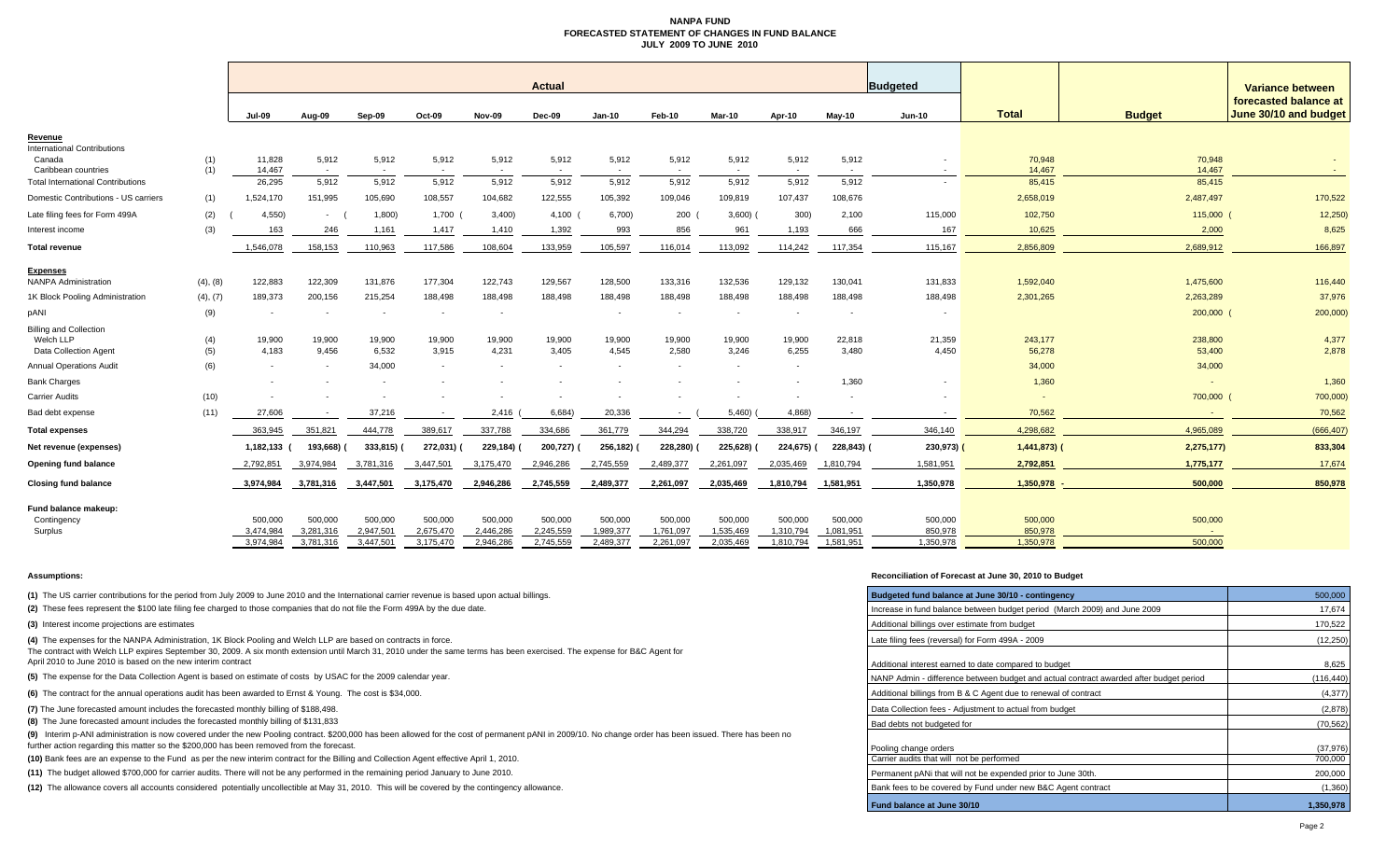#### **NANPA FUND FORECASTED STATEMENT OF CHANGES IN FUND BALANCEJULY 2010 TO MAY 2011**

|                                                                     |            |                                   |                                   |                                   | <b>Projection</b>                 |                                   |                                   |                                   |                                 |                               |                               |                              |
|---------------------------------------------------------------------|------------|-----------------------------------|-----------------------------------|-----------------------------------|-----------------------------------|-----------------------------------|-----------------------------------|-----------------------------------|---------------------------------|-------------------------------|-------------------------------|------------------------------|
|                                                                     |            | <b>Jul-10</b>                     | Aug-10                            | Sep-10                            | Oct-10                            | <b>Nov-10</b>                     | <b>Dec-10</b>                     | Jan-11                            | Feb-11                          | Mar-11                        | Apr-11                        | May-11                       |
| <b>Projected Revenue</b>                                            |            |                                   |                                   |                                   |                                   |                                   |                                   |                                   |                                 |                               |                               |                              |
| <b>International Contributions</b><br>Canada                        | (1)        | 6,670                             | 6,670                             | 6,670                             | 6,670                             | 6,670                             | 6,670                             | 6,670                             | 6,670                           | 6,670                         | 6,670                         | 6,670                        |
| Caribbean countries                                                 | (1)        | 16,403                            | $\sim$                            |                                   |                                   |                                   |                                   |                                   |                                 |                               |                               |                              |
| <b>Total International Contributions</b>                            |            | 23,073                            | 6,670                             | 6,670                             | 6,670                             | 6,670                             | 6,670                             | 6,670                             | 6,670                           | 6,670                         | 6,670                         | 6,670                        |
| Domestic Contributions - US carriers                                | (1)        | 2,085,834                         | 186,348                           | 186,348                           | 186,348                           | 186,348                           | 186,348                           | 186,348                           | 186,348                         | 186,348                       | 186,348                       | 186,850                      |
| Late filing fees for Form 499A                                      | (2)        |                                   |                                   |                                   |                                   |                                   |                                   |                                   |                                 |                               |                               |                              |
| Interest income                                                     | (3)        | 1,000                             | 1,000                             | 1,000                             | 1,000                             | 1,000                             | 1,000                             | 1,000                             | 1,000                           | 1,000                         | 1,000                         | 1,000                        |
| Total projected revenue                                             |            | 2,109,907                         | 194,018                           | 194,018                           | 194,018                           | 194,018                           | 194,018                           | 194,018                           | 194,018                         | 194,018                       | 194,018                       | 194,520                      |
| <b>Projected Expenses</b>                                           |            |                                   |                                   |                                   |                                   |                                   |                                   |                                   |                                 |                               |                               |                              |
| <b>NANPA Administration</b>                                         | (4)        | 131,000                           | 166,000                           | 191,000                           | 131,000                           | 131,000                           | 131,000                           | 131,000                           | 131,000                         | 131,000                       | 131,000                       | 131,000                      |
| 1K Block Pooling Administration                                     | (5)        | 188,498                           | 186,934                           | 185,365                           | 185,365                           | 185,365                           | 185,365                           | 185,365                           | 185,365                         | 185,365                       | 185,365                       | 185,365                      |
| pANI                                                                | (6)        | 16,666                            | 16,666                            | 16,666                            | 16,666                            | 16,666                            | 16,666                            | 16,666                            | 16,666                          | 16,666                        | 16,666                        | 16,666                       |
| <b>Billing and Collection</b><br>Welch LLP<br>Data Collection Agent | (7)<br>(8) | 21,359<br>4,500                   | 21,359<br>4,500                   | 21,359<br>4,500                   | 21,359<br>4,500                   | 21,359<br>4,500                   | 21,359<br>4,500                   | 21,359<br>4,500                   | 21,359<br>4,500                 | 21,359<br>4,500               | 21,359<br>4,500               | 21,359<br>4,500              |
| <b>Annual Operations Audit</b>                                      | (9)        |                                   |                                   | 36,000                            | $\sim$                            | $\overline{\phantom{a}}$          |                                   |                                   |                                 |                               | ä,                            |                              |
| <b>Bank Charges</b>                                                 | (10)       | 1,000                             | 1,000                             | 1,000                             | 1,000                             | 1,000                             | 1,000                             | 1,000                             | 1,000                           | 1,000                         | 1,000                         | 1,000                        |
| Carrier Audits                                                      | (11)       |                                   |                                   |                                   |                                   |                                   |                                   |                                   | 700,000                         |                               |                               |                              |
| Bad debt expense (recovery)                                         | (12)       | $\sim$                            |                                   | 70,000                            |                                   |                                   |                                   |                                   |                                 |                               |                               |                              |
| <b>Total projected expenses</b>                                     |            | 363,023                           | 396,459                           | 525,890                           | 359,890                           | 359,890                           | 359,890                           | 359,890                           | 1,059,890                       | 359,890                       | 359,890                       | 359,890                      |
| Projected Net revenue (expenses)                                    |            | 1,746,884                         | 202,441) (                        | 331,872) (                        | 165,872) (                        | 165,872) (                        | 165,872) (                        | 165,872) (                        | 865,872) (                      | 165,872) (                    | 165,872)                      | 165,370)                     |
| <b>Projected Opening fund balance</b>                               |            | 1,350,978                         | 3,097,862                         | 2,895,421                         | 2,563,549                         | 2,397,677                         | 2,231,805                         | 2,065,933                         | 1,900,061                       | 1,034,189                     | 868,317                       | 702,445                      |
| Projected Closing fund balance                                      |            | 3,097,862                         | 2,895,421                         | 2,563,549                         | 2,397,677                         | 2,231,805                         | 2,065,933                         | 1,900,061                         | 1,034,189                       | 868,317                       | 702,445                       | 537,075                      |
| Projected Fund balance makeup:                                      |            |                                   |                                   |                                   |                                   |                                   |                                   |                                   |                                 |                               |                               |                              |
| Contingency<br>Surplus                                              |            | 500.000<br>2,597,862<br>3,097,862 | 500.000<br>2,395,421<br>2,895,421 | 500,000<br>2,063,549<br>2,563,549 | 500.000<br>1,897,677<br>2,397,677 | 500.000<br>1,731,805<br>2,231,805 | 500.000<br>1,565,933<br>2,065,933 | 500.000<br>1,400,061<br>1,900,061 | 500,000<br>534,189<br>1,034,189 | 500,000<br>368,317<br>868,317 | 500,000<br>202,445<br>702.445 | 500,000<br>37,075<br>537,075 |

#### **Assumptions:**

**(1)** The contributions for July 2010 - April 2011 is based on actual billings.

**(2)** These fees represent the \$100 late filing fee charged to those companies that do not file the Form 499A by the due date.

**(3)** Interest income projections are estimates

**(4)** The cost of NANPA Administration is based on contract in force until January 8, 2011.

**(5)** The expense for the 1K Block Pooling is based on the contract in force.

**(6)** Interim p-ANNI administration is now covered under the new Pooling contract. \$200,000 has been allowed for the cost of permanent pANI in 2010/11. No change order has been issued.

**(7)** The cost of B&C Agent is based on the cost of the interim Welch LLP contract.

**(8)** The expense for the Data Collection Agent is based on estimate of costs by USAC for the 2010 calendar year.

**(9)** The cost of the annual operations audit is based on the cost of the prior year's audit.

**(10)** Bank fees are an expense to the Fund as per the new interim contract for the Billing and Collection Agent effective April 1, 2010.

**(11)** The budget allowed \$700,000 for carrier audits.

**(12)** The allowance covers all accounts considered potentially uncollectible. This will be covered by the contingency allowance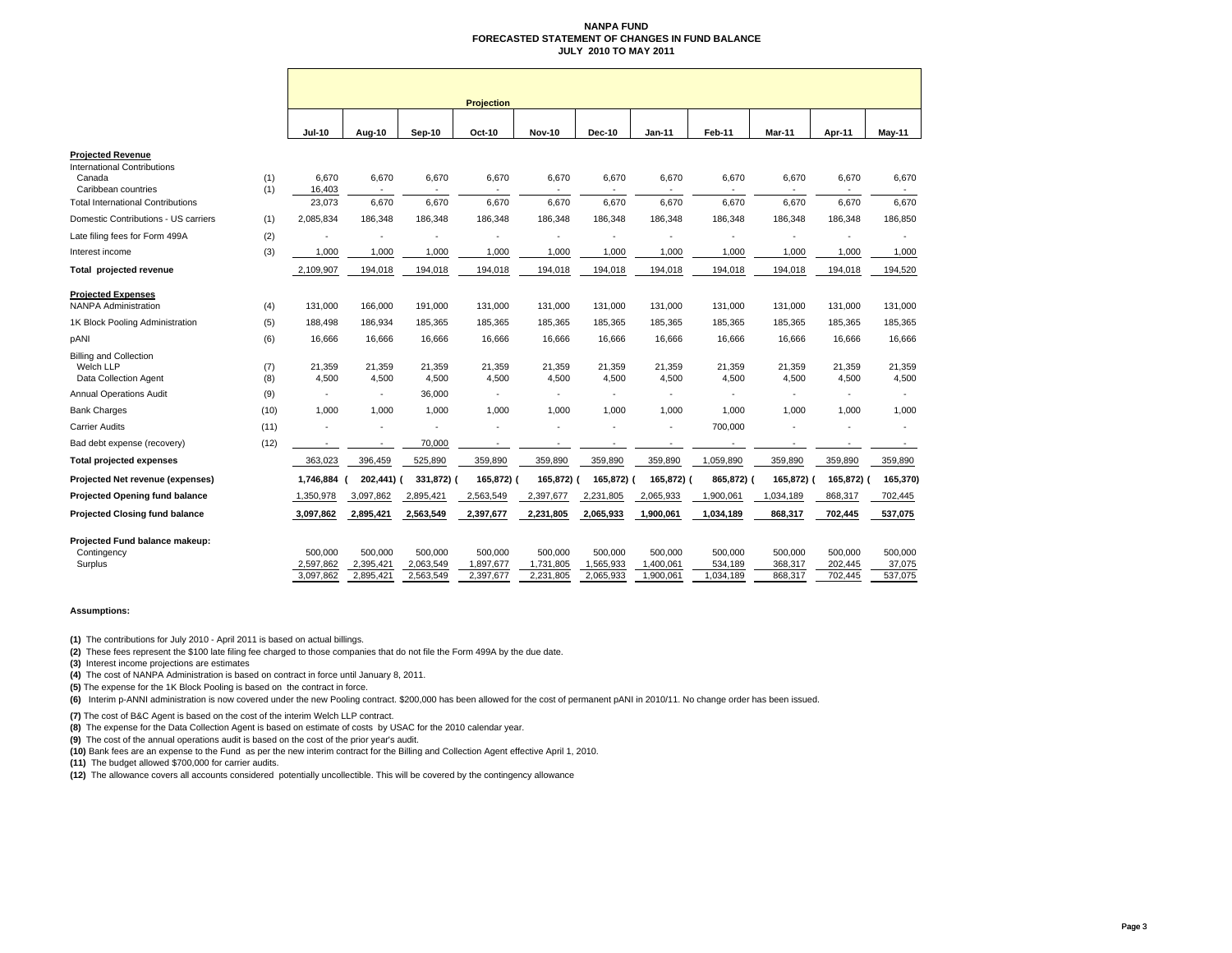#### **NANPA FUND CURRENT AND FORECASTED LIABILITIES**

|                                                                                                                            |         |                                           | Current |               |               |         |         |         |               |               |
|----------------------------------------------------------------------------------------------------------------------------|---------|-------------------------------------------|---------|---------------|---------------|---------|---------|---------|---------------|---------------|
|                                                                                                                            |         |                                           | May-10  | <b>Jun-10</b> | <b>Jul-10</b> | Aug-10  | Sep-10  | Oct-10  | <b>Nov-10</b> | <b>Dec-10</b> |
| <b>NEUSTAR - NANPA Administration contract</b>                                                                             |         |                                           | 259,174 | 131,833       | 131,000       | 166,000 | 191,000 | 131,000 | 131,000       | 131,000       |
| - Payment authorized by the FCC on April 8/10, received by Welch<br>April 30/10                                            |         |                                           |         |               |               |         |         |         |               |               |
| March 2010<br>- Authorization by the FCC has not been received for payment                                                 | 132,537 |                                           |         |               |               |         |         |         |               |               |
| April 2010<br>May 2010                                                                                                     |         | \$<br>129.132<br>130,042                  |         |               |               |         |         |         |               |               |
|                                                                                                                            |         | \$<br>259,174                             |         |               |               |         |         |         |               |               |
| <b>NEUSTAR - Block Pooling contract</b><br>- Payment authorized by the FCC on April 8/10, received by Welch<br>April 30/10 |         |                                           | 376,996 | 188,498       | 188,498       | 186,934 | 185,365 | 185,365 | 185,365       | 185,365       |
| March 2010                                                                                                                 | 188,498 |                                           |         |               |               |         |         |         |               |               |
| - Authorization by the FCC has not been received for payment<br>April 2010<br>May 2010                                     |         | \$<br>188,498<br>188,498<br>376,996<br>\$ |         |               |               |         |         |         |               |               |
| Welch LLP - Billing & Collection Agent                                                                                     |         |                                           | 42,718  | 21,359        | 21,359        | 21,359  | 21,359  | 21,359  | 21,359        | 21,359        |
| - Payment authorized by the FCC on April 8/10, received by Welch<br>April 30/10                                            |         |                                           |         |               |               |         |         |         |               |               |
| March 2010                                                                                                                 | 18,390  |                                           |         |               |               |         |         |         |               |               |
| - Authorization by the FCC has not been received for payment                                                               |         |                                           |         |               |               |         |         |         |               |               |
| April 2010                                                                                                                 |         | \$<br>21,359                              |         |               |               |         |         |         |               |               |
| May 2010                                                                                                                   |         | 21,359<br>42,718<br>\$.                   |         |               |               |         |         |         |               |               |
| <b>USAC - Data Collection Agent</b>                                                                                        |         |                                           | 14,185  | 4,450         | 4,500         | 4,500   | 4,500   | 4,500   | 4,500         | 4,500         |
| - Payment authorized by the FCC on April 8/10, received by Welch<br>April 30/10                                            |         |                                           |         |               |               |         |         |         |               |               |
| February 2010                                                                                                              | 3,246   |                                           |         |               |               |         |         |         |               |               |
| - Authorization by the FCC has not been received for payment<br>March 2010<br>April 2010<br>May 2010 (estimate)            |         | 6,255<br>3,480<br>4,450<br>14,185         |         |               |               |         |         |         |               |               |
| <b>Carrier audits</b>                                                                                                      |         |                                           |         |               |               |         |         |         |               |               |
|                                                                                                                            |         |                                           |         |               |               |         |         |         |               |               |
| Ernst & Young LLP- Annual operations audit<br>Accrual for 2010/11 audit fee                                                |         |                                           |         |               |               |         | 36,000  |         |               |               |
| <b>NEUSTAR - pANI administration</b>                                                                                       |         | \$                                        |         |               | 16,666        | 16,666  | 16,666  | 16,666  | 16,666        | 16,666        |
|                                                                                                                            |         |                                           |         |               |               |         |         |         |               |               |

| Total | 693,073 | 346.140 | 362.023 | 395.459 | 454.890 | 358.890 | 358,890 | 358,890 |
|-------|---------|---------|---------|---------|---------|---------|---------|---------|